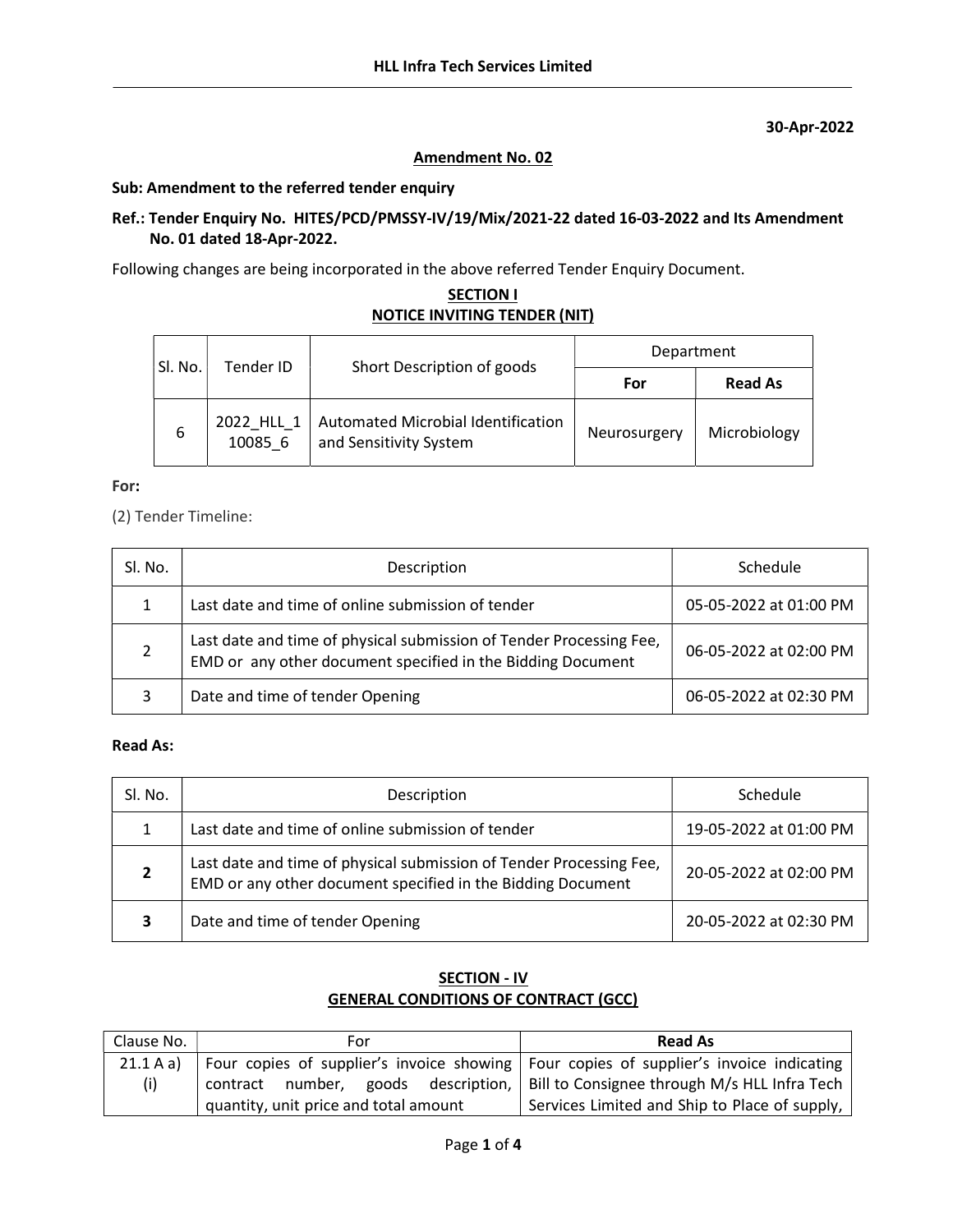|                | number,<br>goods<br>showing<br>contract<br>description, quantity, unit price and total<br>amount. Invoices should be raised by the<br>supplier in the name of consignee with their<br><b>GSTN only</b> |
|----------------|--------------------------------------------------------------------------------------------------------------------------------------------------------------------------------------------------------|
|                | Added:                                                                                                                                                                                                 |
| 8.             | 8.9 Pre Despatch Inspection of goods located                                                                                                                                                           |
| Inspection,    | within India will be carried out by HITES/its                                                                                                                                                          |
| <b>Testing</b> | designated representative or reputed third                                                                                                                                                             |
| and            | party agencies like SGS/ Lloyds/ TUV/ BV/ UL                                                                                                                                                           |
| Quality        | at manufacturers/ supplier's premises, and                                                                                                                                                             |
| Control        | despatch clearance shall be issued by the                                                                                                                                                              |
|                | respective Inspection Authority.                                                                                                                                                                       |

# **SECTION - VII** TECHNICAL SPECIFICATION

| <b>Tender</b><br>Para                        | <b>TENDER SPECIFICATION</b>                                                                                                                                                      | <b>READ AS</b>                                                                                                                                                                                                                                                            |  |
|----------------------------------------------|----------------------------------------------------------------------------------------------------------------------------------------------------------------------------------|---------------------------------------------------------------------------------------------------------------------------------------------------------------------------------------------------------------------------------------------------------------------------|--|
| Item No. 01 Intra-Aortic Balloon Pump (IABP) |                                                                                                                                                                                  |                                                                                                                                                                                                                                                                           |  |
|                                              |                                                                                                                                                                                  | <b>Added Para:</b><br>Bidder should quote the unit price of all the<br>reusable & disposable accessories separately and<br>the price should be frozen during warranty period.<br>GST & all other taxes will be applicable at prevailing<br>rates at the time of purchase. |  |
|                                              |                                                                                                                                                                                  | <b>Added para:</b><br>The unit shall be capable of being stored<br>continuously in ambient temperature of 0 -50° C<br>and relative humidity of 15-90%                                                                                                                     |  |
|                                              |                                                                                                                                                                                  | <b>Added para:</b><br>The unit shall be capable of operating in ambient<br>temperature of 20-30° C and relative humidity of<br>less than 70%.                                                                                                                             |  |
|                                              | Item No. 02 - ACT Machine                                                                                                                                                        |                                                                                                                                                                                                                                                                           |  |
| <b>Tender</b><br>Para                        | <b>TENDER SPECIFICATION</b>                                                                                                                                                      | <b>READ AS</b>                                                                                                                                                                                                                                                            |  |
| 3.1                                          | ACT machine having at least two test<br>well                                                                                                                                     | ACT machine having at least one test well                                                                                                                                                                                                                                 |  |
| 3.2                                          | The equipment should have 2 channel<br>for measuring the individual clotting<br>time and average difference for the two<br>channels with the help of 2 channel test<br>cattridge | <b>Deleted</b>                                                                                                                                                                                                                                                            |  |
| 3.6                                          | The display should show the coagulation<br>time of 2 channels                                                                                                                    | The display should show the coagulation time                                                                                                                                                                                                                              |  |
| BOQ.2                                        | ACT Tubes - 200 nos                                                                                                                                                              | <b>ACT Tubes - 600 Nos</b>                                                                                                                                                                                                                                                |  |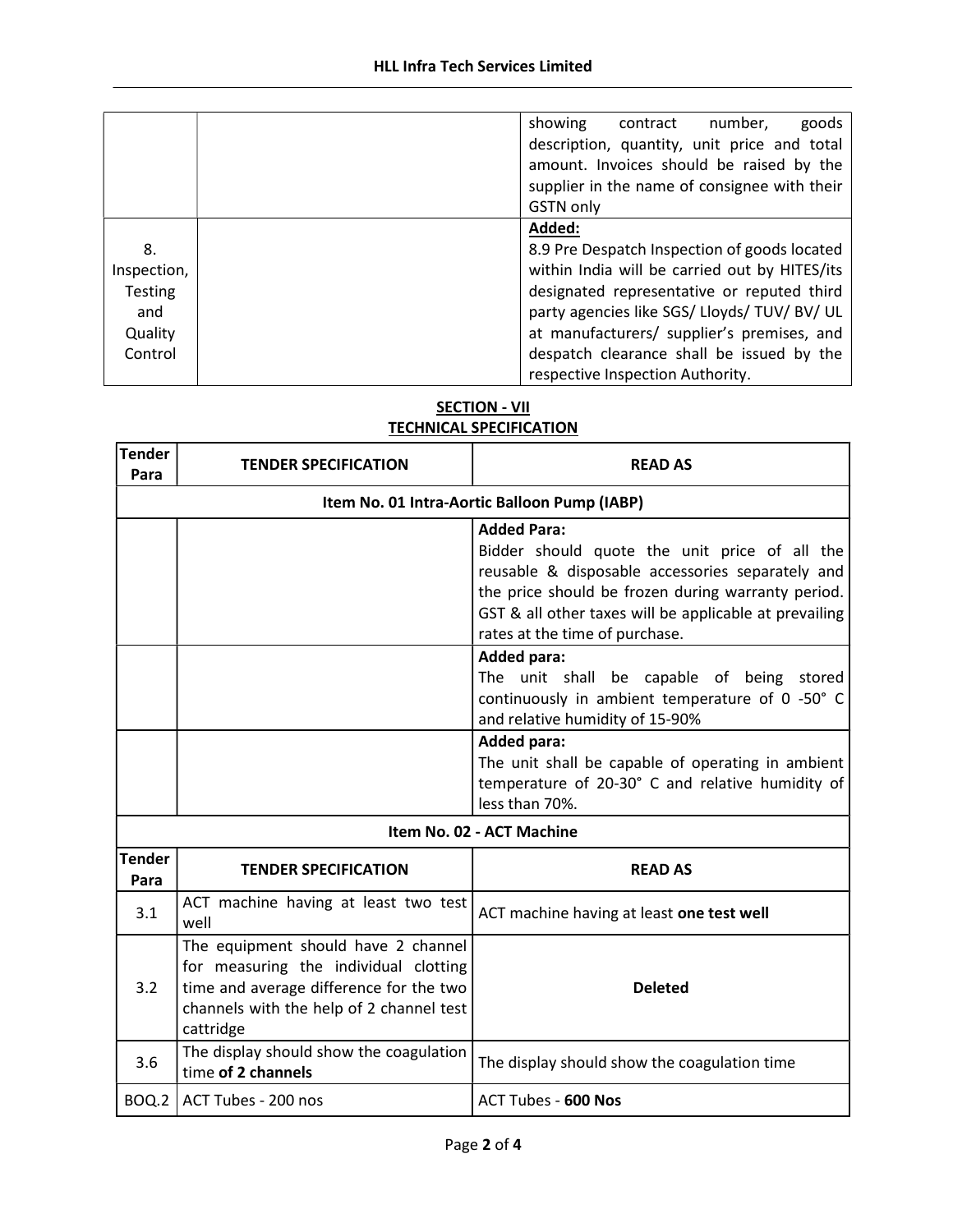| Item No 03 Ultrasonic Surgical Aspirator/ Dissector (CUSA) (CTVS) |                                                                                                                                                          |                                                                                                                                                                                                                                                                           |  |
|-------------------------------------------------------------------|----------------------------------------------------------------------------------------------------------------------------------------------------------|---------------------------------------------------------------------------------------------------------------------------------------------------------------------------------------------------------------------------------------------------------------------------|--|
| <b>Tender</b><br>Para                                             | <b>TENDER SPECIFICATION</b>                                                                                                                              | <b>READ AS</b>                                                                                                                                                                                                                                                            |  |
|                                                                   | <b>Other Accessories</b>                                                                                                                                 | <b>Other Accessories</b>                                                                                                                                                                                                                                                  |  |
| $\overline{2}$                                                    | Suction Canister 1.5 to 2 L, Reusable,<br>Qty. 10 no's.                                                                                                  | Suction Canister 1.5 to 2 L, Reusable, Qty. 10 no's<br><b>OR</b><br>Disposable suction canister 1.5 to 2 L - qty 50 nos                                                                                                                                                   |  |
| BOQ.8                                                             | Suction Canister, Reusable - 10 Nos.                                                                                                                     | Reusable<br>Suction<br>Canister,<br>10<br><b>Nos</b><br><b>OR</b><br>Disposable suction canister - 50 Nos                                                                                                                                                                 |  |
|                                                                   |                                                                                                                                                          | <b>Added Para:</b><br>Bidder should quote the unit price of all the<br>reusable & disposable accessories separately and<br>the price should be frozen during warranty period.<br>GST & all other taxes will be applicable at prevailing<br>rates at the time of purchase. |  |
|                                                                   |                                                                                                                                                          | Item No 04 Ultrasonic Surgical Aspirator (Neurosurgery)                                                                                                                                                                                                                   |  |
| 4.1.5                                                             | Cleaning brush for instrument lumen-2                                                                                                                    | Cleaning brush/ Cleaning<br>wire for<br>instrument<br>lumen - 2 Nos.                                                                                                                                                                                                      |  |
| BOQ.6                                                             | Cleaning brush for instrument lumen - 2<br><b>Nos</b>                                                                                                    | Cleaning brush/<br><b>Cleaning</b> wire for<br>instrument<br>lumen - 2 Nos.                                                                                                                                                                                               |  |
|                                                                   |                                                                                                                                                          | Item No 07 Flow Cytometer                                                                                                                                                                                                                                                 |  |
| $\overline{2}$                                                    | state blue, Red & Violet lasers with at<br>least 7 colours                                                                                               | System should be equipped with solid 2. System should be equipped with atleast 3 solid<br>state lasers (blue, Red & Violet lasers) with at least<br>10 colours and upgradability to 12 colours or more                                                                    |  |
|                                                                   |                                                                                                                                                          | <b>Added Para:</b><br>5. System must have sample carryover of <0.1% or<br>better                                                                                                                                                                                          |  |
| 5                                                                 | Compensation setting<br>before, during<br>and after data collection                                                                                      | 6. Compensation setting before, during and after<br>data collection                                                                                                                                                                                                       |  |
| 6                                                                 | System should be quoted with both<br>sampler options to fit in at least 20<br>tubes and 48/96 well microtiter plates,<br>simultaneously or one at a time | 7. System should be quoted with both sampler<br>acquisition options of single tube and at least 20<br>tubes<br>for<br>carousel<br>acquisition.<br>auto<br>Bidder may offer optional 48 /96/384 well<br>microtiter plates.                                                 |  |
| $\overline{7}$                                                    | should<br>System<br>supported<br>by<br>be<br>appropriate software for acquisition &<br>analysis of data                                                  | 8. System should be supported by appropriate<br>software for acquisition & analysis of data                                                                                                                                                                               |  |
| 8                                                                 | System should have high resolution with<br>5-7 decade                                                                                                    | 9. System should have high resolution with 5-7<br>decade                                                                                                                                                                                                                  |  |
|                                                                   |                                                                                                                                                          | <b>Added</b><br>Para:<br>10. System must have LIS compatibility.                                                                                                                                                                                                          |  |
| 9                                                                 | Touch/LCD screen computer with at<br>least 21" monitor with colour printer to                                                                            | 11. Touch/LCD screen computer with at least 21"<br>dual monitor with at least 4core processor, 1TB                                                                                                                                                                        |  |